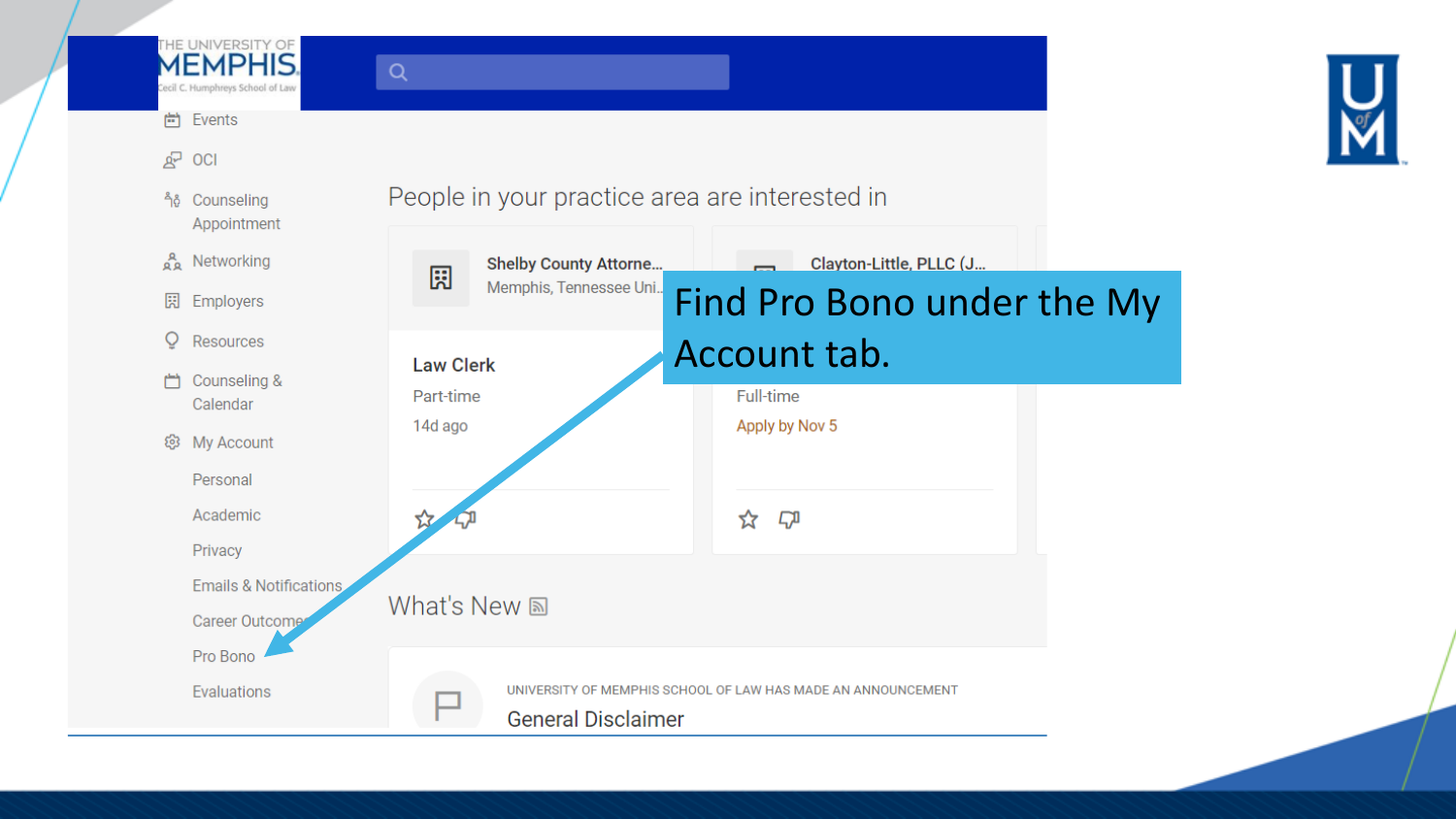

#### 슈 Home

舟 jobs & resume collection

 $\Omega$  Profile

**B** Documents

- 尚 Events
- $2^7$  OCI
- <sup>4</sup>ง Counseling Appointment
- Networking
- 园 Employers
- $\circ$ Resources
- □ Counseling & Calendar

#### @ My Account

Personal Academic

### Pledge Agreement

#### Pledge \*

 $Q$ 

I have received the Pro Bono Handbook and agree to abide by it. I understand I must complete 40 hours of supervised, law-related service to graduate. I understand that such services will be (1) not for academic credit or compensation and (2) for the benefit of persons of limited means or for organizations which are non-profit and charitable, civic, governmental, or educational in nature. I further understand that I must report my hours in Symplicity from each placement for my hours to count toward the 40 hour requirement. If I decide to serve in a placement that is not listed on the pre-approved list, I must get pre-approval in for my hours to count. I understand I must accurately and honestly record my time. I understand the Pro Bono Coordinator will conduct checks of the information recorded. I am aware any false statements made regarding pro bono work will be reported to the Honor Council and the Dean of Academic Affairs. By accepting the pledge, I acknowledge that I have received and read the Pro Bono Handbook and will abide by its terms.

**Save Changes** 

Cancel

 $\Box$  I agree

# The first time you open the Pro Bono tab, you will be directed to agree to the Pro **Bono Pledge. After** submitting this, you will be able to report hours.

powenen ny meum niei

**Submit Application**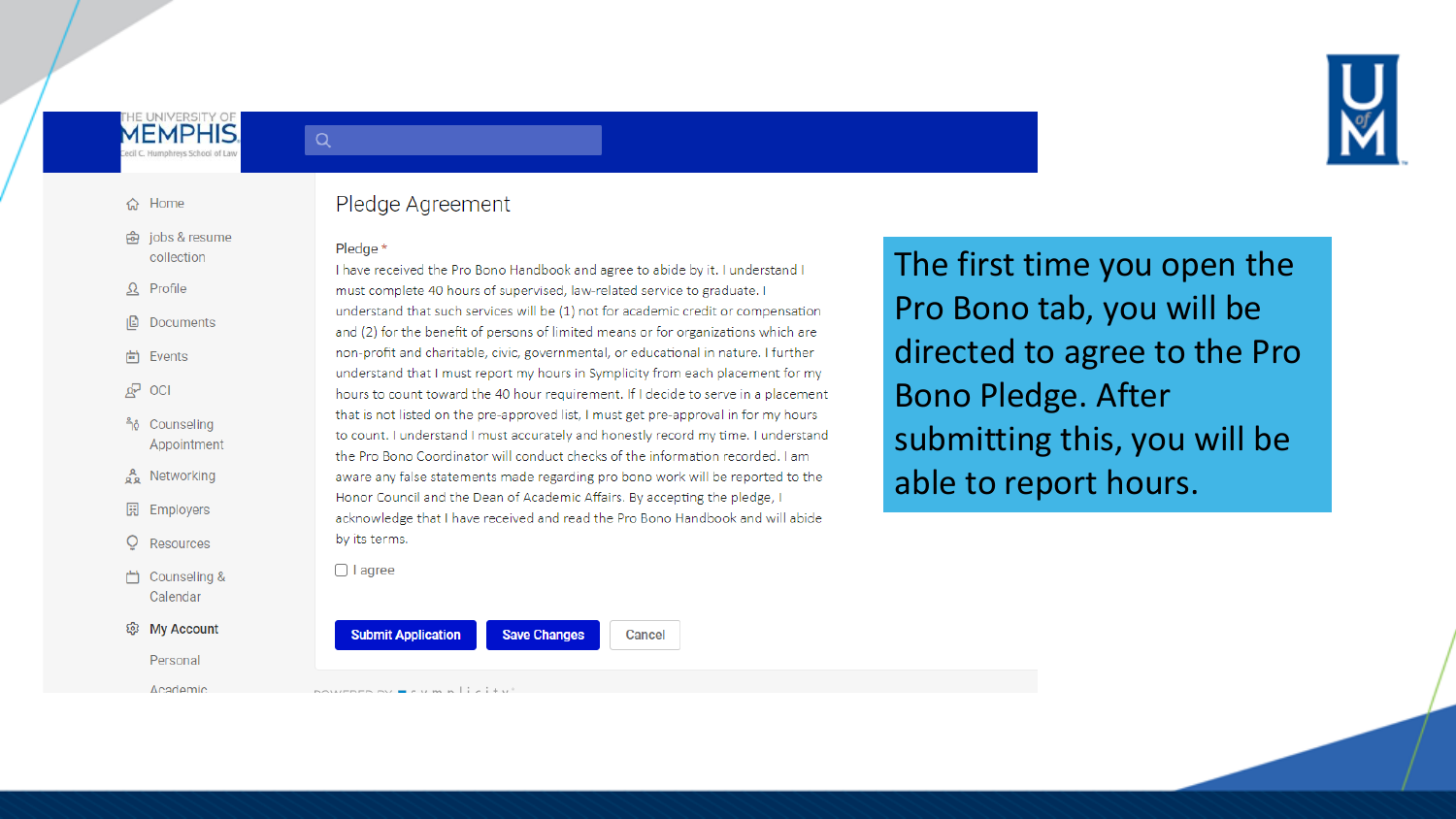#### **MEMPHIS**  $Q$ **命** Home **Emails & Notifications** Personal Academic Privacy Pro Bono **白** jobs & resume collection **Pro Bono Reporting** Registration  $\Omega$  Profile

searches employer name and job title

Clear

**More Filters** 

Keywords

Search



After completing the pledge, click on the Pro Bono Reporting tab. Click Add New to report a Pro Bono experience.

Calendar @ My Account

□ Counseling &

**Documents** 

Appointment

A Networking

图 Employers Q Resources

iii Events

 $R^3$  oci 38 Counseling

> Personal Academic

Privacy

**Emails & Notifications** 

Career Outcomes

Pro Bono

Evaluations

No Records Found **Add New** 

POWERED BY ■ symplicity

Evaluations

Password

**Career Outcomes**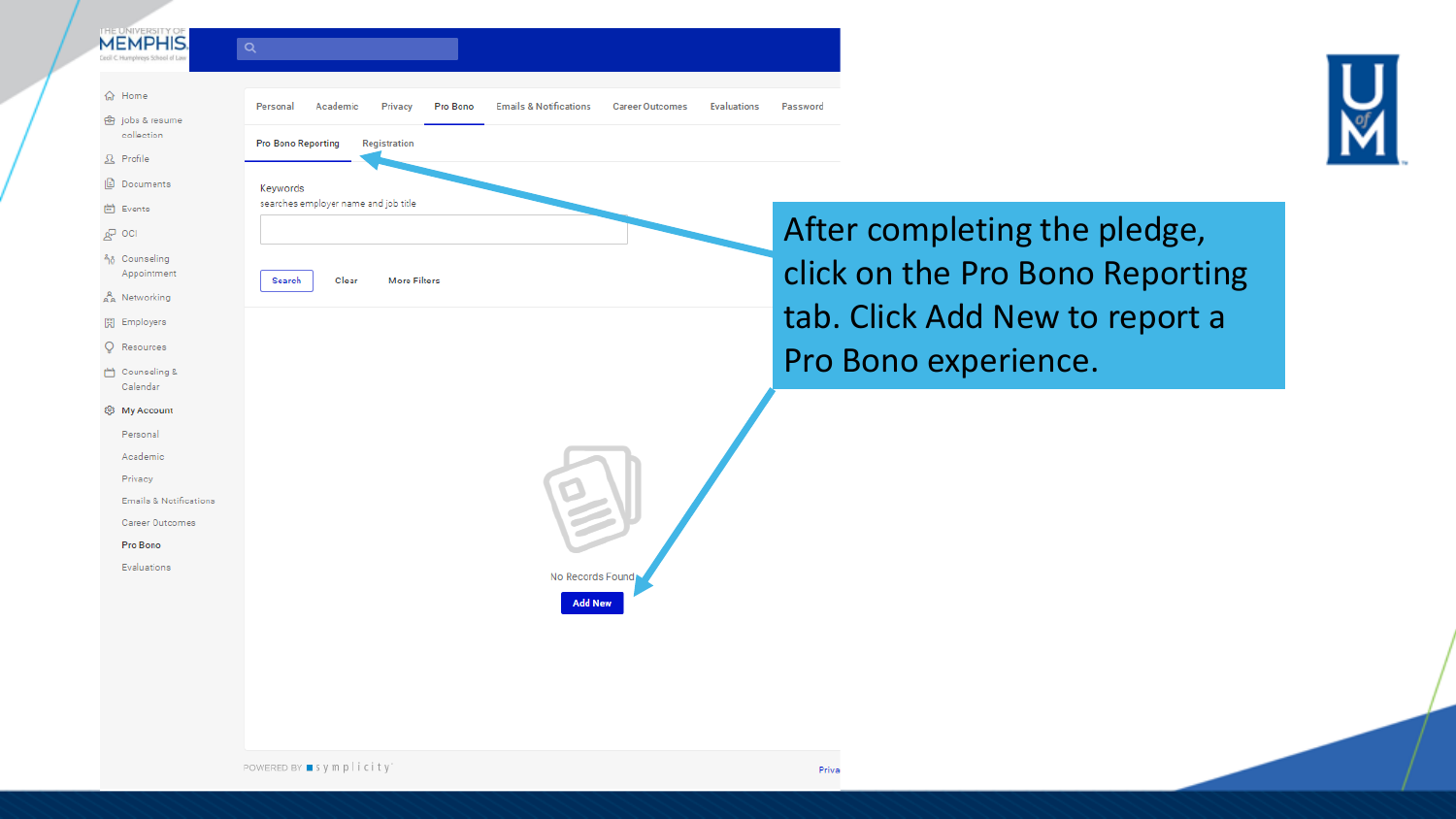### **MEMPHIS.** cil C. Humphreys School of La

 $Q$ 

### 命 Home

| 奇 jobs & resume |
|-----------------|
| collection      |

 $\Omega$  Profile

I<sup>a</sup> Documents

H Events

 $2^7$  OCI

### <sup>ค</sup>ิง Counseling Appointment

A Networking

园 Employers  $Q$  Resources

□ Counseling & Calendar

@ My Account

Personal

Academic

### Pro Bono Information

| None of these                                                                         |  |
|---------------------------------------------------------------------------------------|--|
| Aging Commission of the Mid-South                                                     |  |
| <b>Alternative Spring Break</b>                                                       |  |
| American Civil Liberties Union of Tennessee                                           |  |
| Center for Arkansas Legal Services                                                    |  |
| <b>Community Legal Center</b>                                                         |  |
| <b>Court Appointed Special Advocates</b>                                              |  |
| <b>Criminal Justice Center</b>                                                        |  |
| Disability Law and Advocacy Center of Tennessee                                       |  |
| Families of Incarcerated Individuals Doorways Re-Entry Program<br><b>Hope Academy</b> |  |
| <b>JAG Corps</b>                                                                      |  |
| Justice for Our Neighbors                                                             |  |
| Juvenile Court's Foster Care Review Board                                             |  |
| Legal Aid of Arkansas                                                                 |  |
| Legal Aid of East Tennessee                                                           |  |
| Legal Aid Society of Middle Tennessee and the Cumberlands                             |  |
| <b>Memphis Area Legal Services</b>                                                    |  |
| Memphis Bar Association Law Rules Program                                             |  |



The first question on the reporting form asks for the name of the organization where you served. If you worked with an organization on the Pre-Approved Site List, you will find it in this drop-down menu.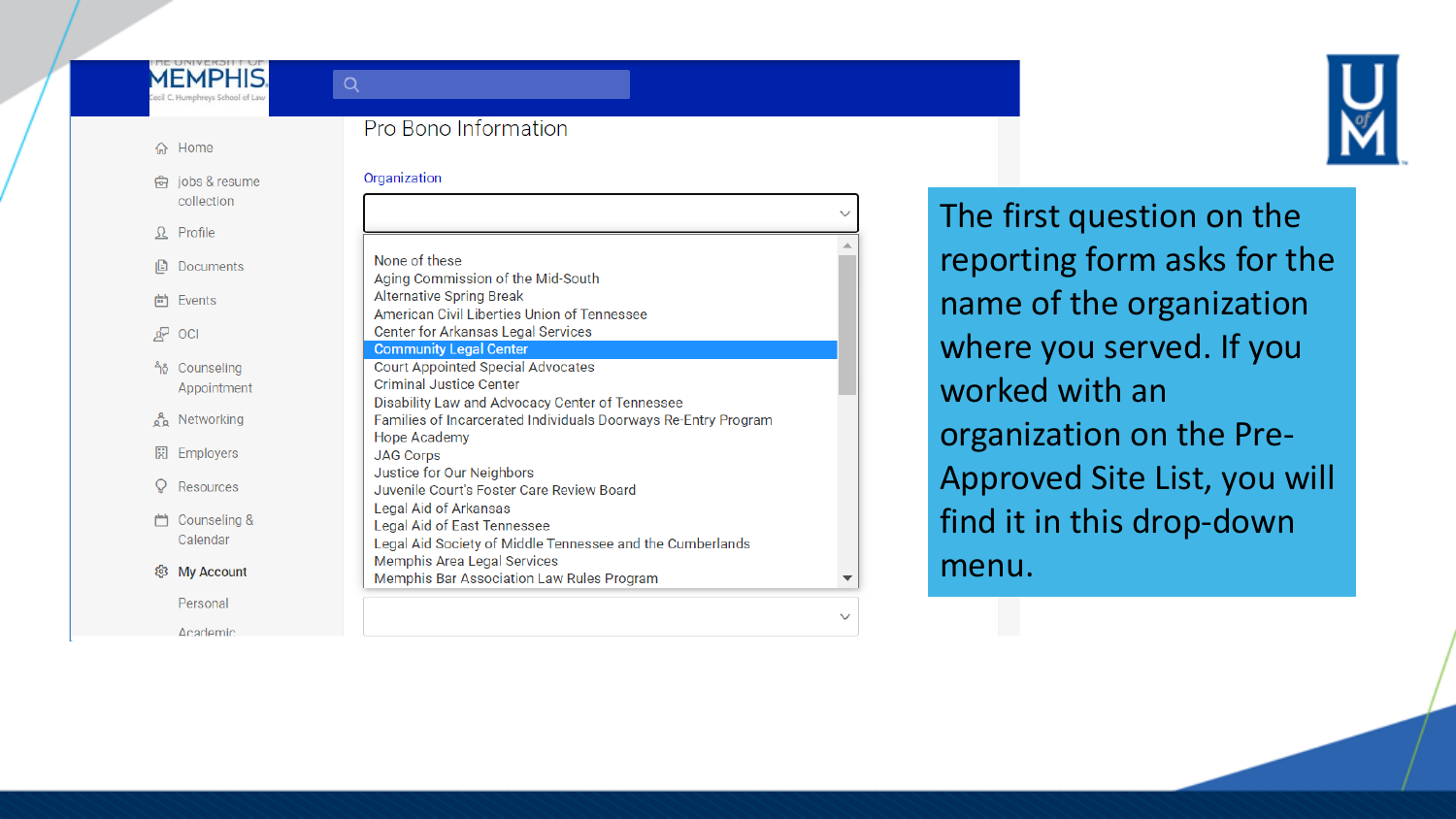### **MEMPHIS.** ecil C. Humphreys School of Law

### Pro Bono Information



### 命 Home

| <del>靣</del> jobs & resum |
|---------------------------|
| collection                |

 $\Omega$  Profile

旧 **Documents** 

尙 Events

 $2^{\circ}$  OCI

<sup>ค</sup>ิจิ Counseling Appointment

Networking

园 Employers

- O Resources
- □ Counseling & Calendar
- @ My Account

Personal

Academic

### Organization

### New Organization

 $Q$ 

Use this field if the name does not appear above.

**Service Event** 

Description of services provided.

### **Year of Service**

### Skip this question

 $\checkmark$ 

If the organization you worked with is not in the Pre-Approved List, please type it in the New Organization field.

 $\checkmark$ 

 $\checkmark$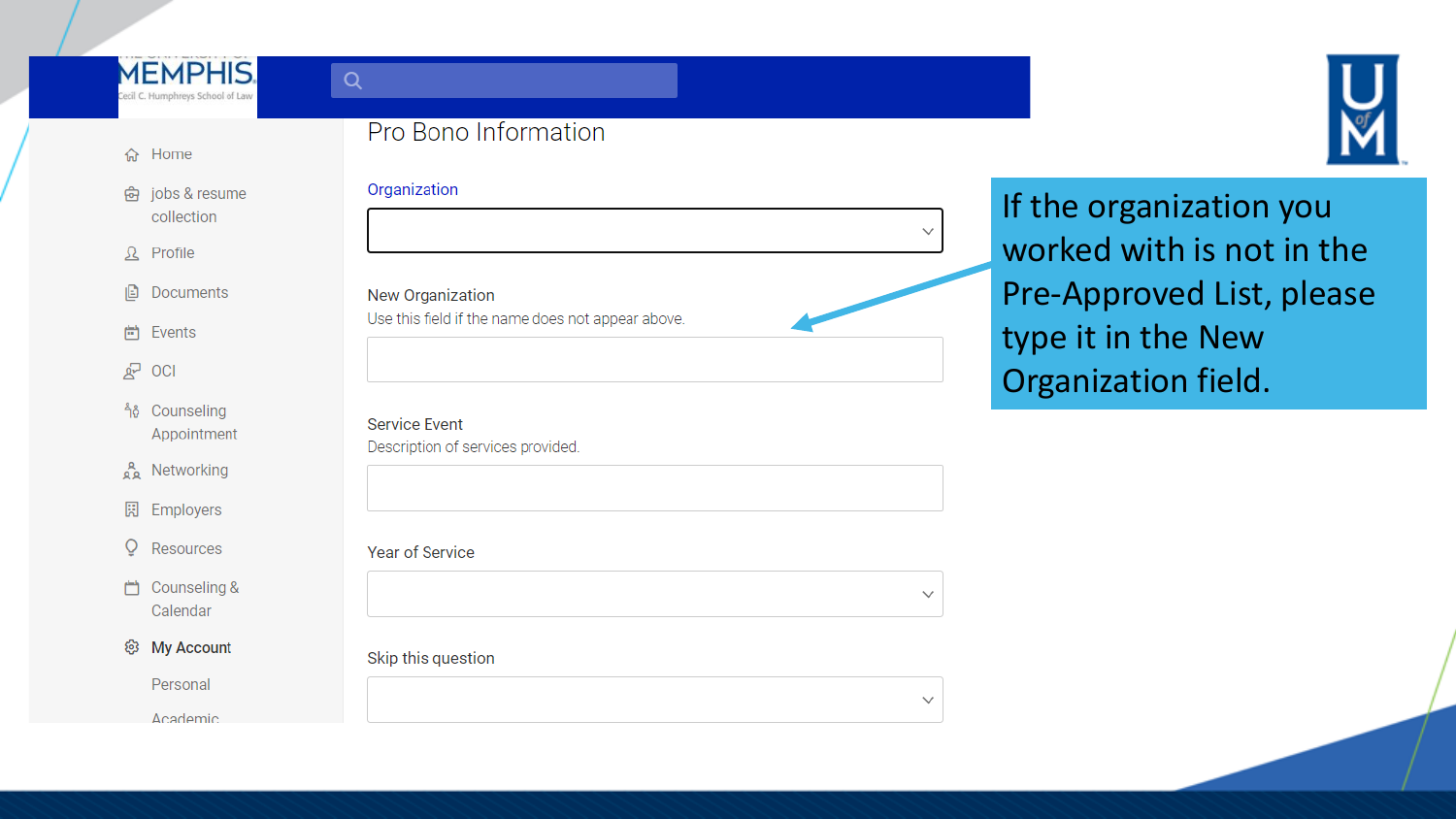



To add your hours, first report the dates you have worked or will work at the Organization you indicated. For example, if you plan to work with the Public Defender's Office for an entire semester, you should put the first day of your work in the Start Date field and the last day of the semester in the End Date field. Next, click Add Hours. To add hours, you will choose a specific date that you worked and how many hours you worked that day. You can return to this same reporting form each day you work and add more hours. The Total Hours field will add the hours automatically. If you only worked one day, you should put the same Start and End dates and the same date in the Add Hours section.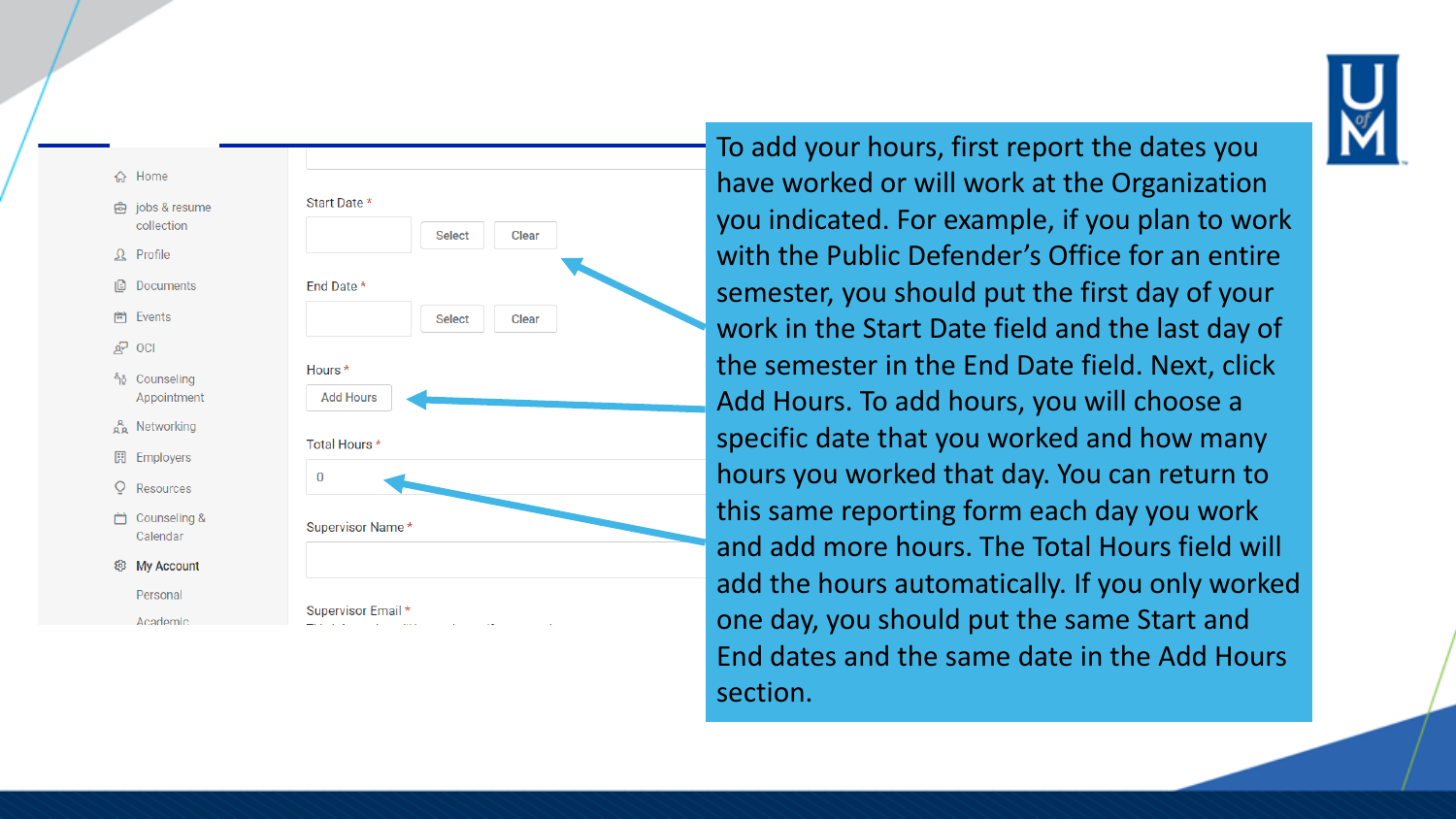### **MEMPHIS.** ecil C. Humphreys School of Law

 $Q$ 



### ∩ Home

向 jobs & resume collection

 $\Omega$  Profile

**B** Documents

- Events 曲
- $R^2$  OCI
- **า**๊อ Counseling Appointment
- ္တွန္ Networking
- 园 Employers
- $Q$  Resources
- 门 Counseling & Calendar
- ©ි My Account

Personal

Academic



# Legal Task(s) \* Did you complete any of the following legal tasks? [select] Clear  $\checkmark$ Vulnerable Population \* Did you work with any of the following vulnerable populations? [select] Clear  $\checkmark$ How many individuals did you serve with full representation? \* How many individuals did you serve with limited scope representation? \*

### Reduced Fee Representation \* How many individuals did you serve working with an attorney charging a reduced fee

The final questions on the survey are required by the Tennessee Supreme Court Access to Justice Initiative, which governs pro bono activities in Tennessee.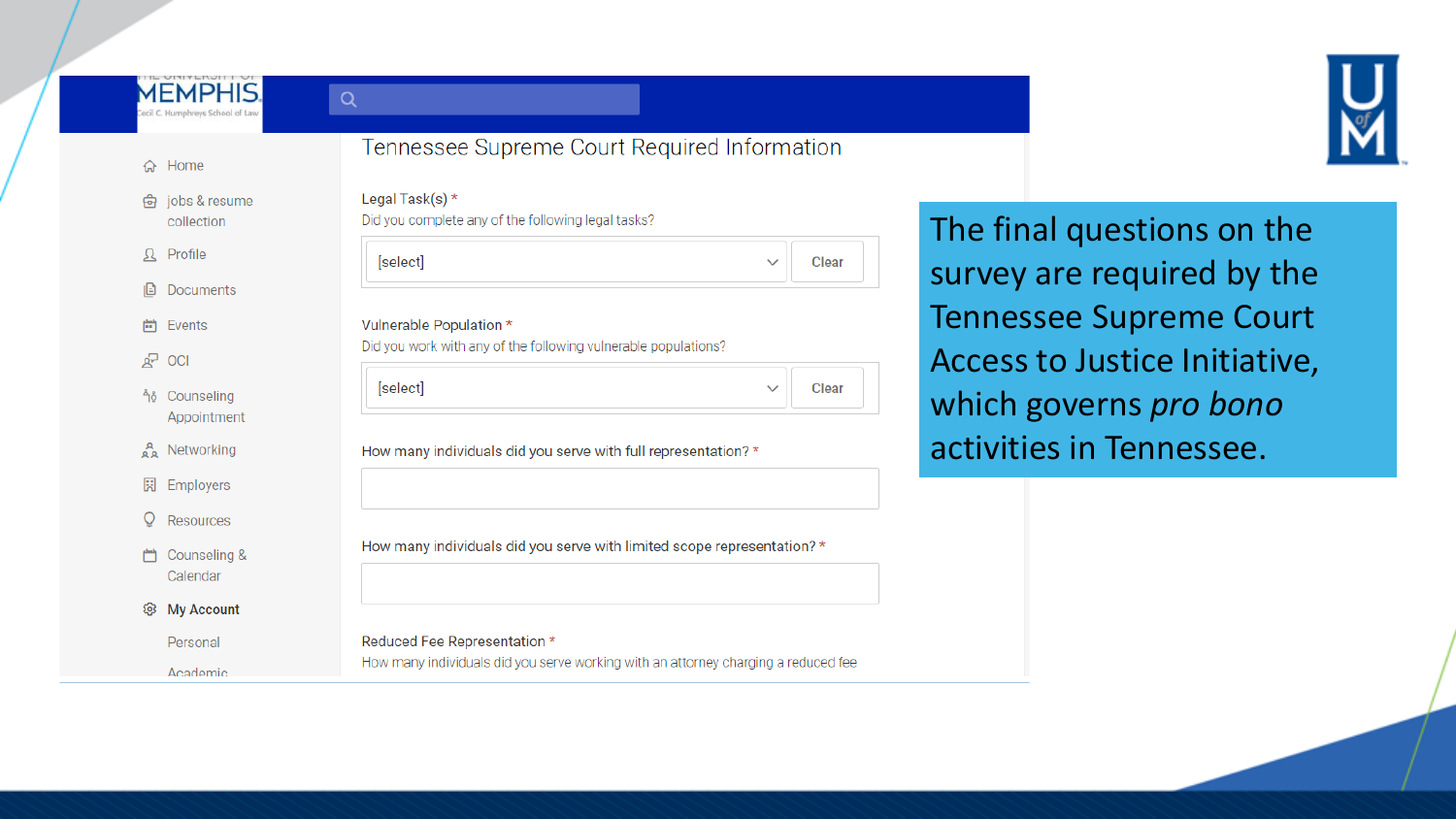## Reduced Fee Representation \*

How many individuals did you serve working with an attorney charging a reduced fee ("low bono")?

> Click Submit when you have completed the form. You will be able to go back and add more hours to this form after you've